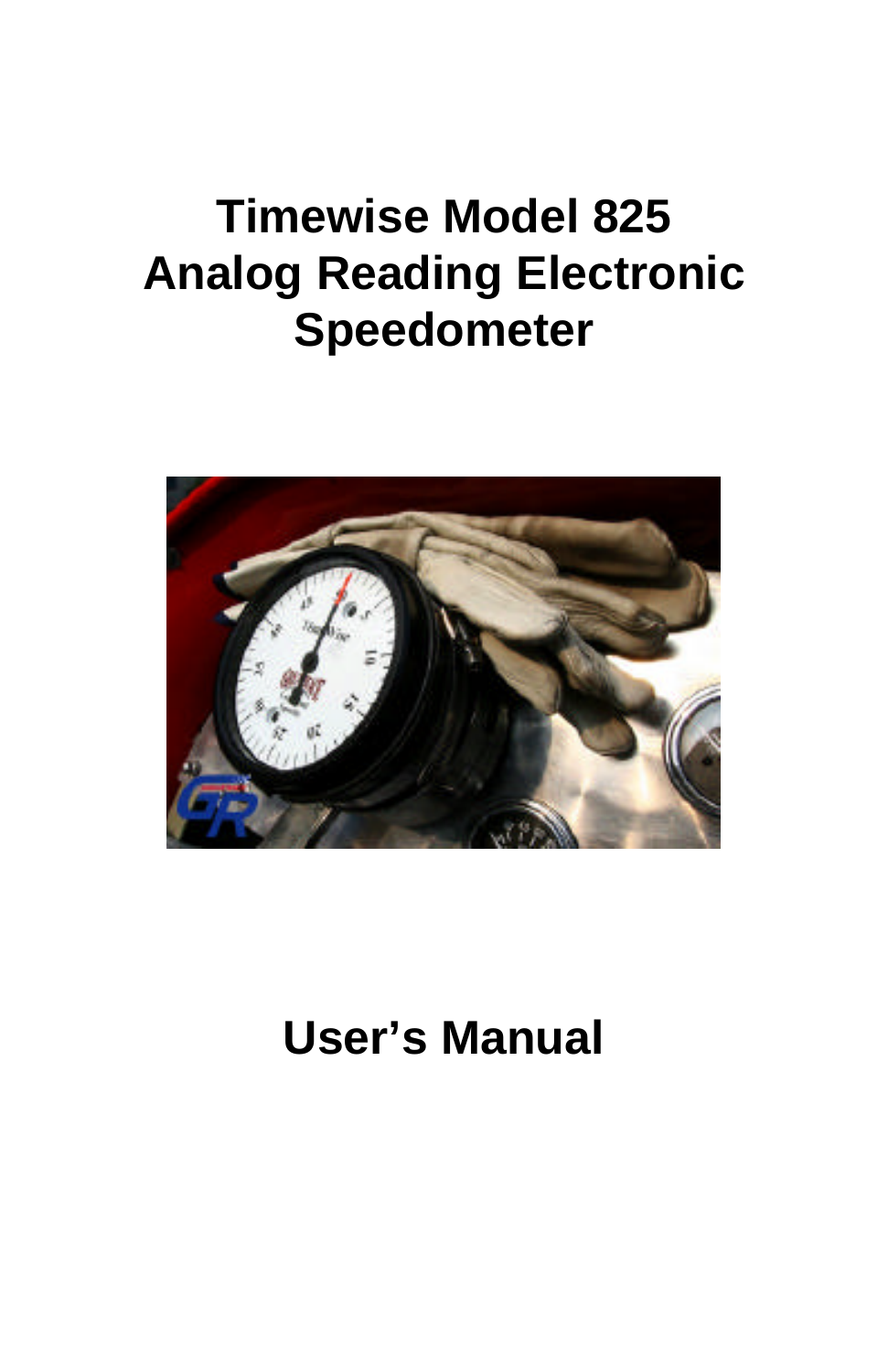# **Specifications**

The Timewise Model 825 analog reading electronic speedometer eliminates the traditional problems associated with mechanical speedometers used in perfect time rallies such as the Great Race. The Model 825 speedometer has no variation with temperature, no accuracy degradation over time, and no repeatability issues.

### **Dimensions:**

- Bezel diameter: 4.187"
- Bezel thickness: 0.75"
- Barrel diameter: 4.00"
- Total depth: 3.50" (including bezel thickness, but not including rear surface screw heads or grounding lug). The rear surface screw heads add 0.1", and the grounding lug extends about 0.75"
- Once plugged in, the magnet sensor cable requires a minimum bend radius of about 1.00"
- The power cord requires a minimum bend radius of about  $0.375$ "

### **Accuracy: (Variation from the speedometer reading compared to actual speed)**

•  $+/- .0225$  mph

#### **Repeatability: (Variation between readings at the same speed, made at different times)**

•  $+/- .0125$  mph

### **Resolution: (Speed variation needed to cause the needle to move)**

•  $+/- .0125$  mph

#### **Variation with temperature:**

• 0 mph

### **Aging (Lifetime Degradation):**

• 0 mph

#### **Factor adjustment sensitivity (factor resolution):**

 $+/- 1$  sec/hr

#### **Minimum reading with accuracy**

 $\bullet$  5 mph

### **Maximum speed with accuracy**

• 100 mph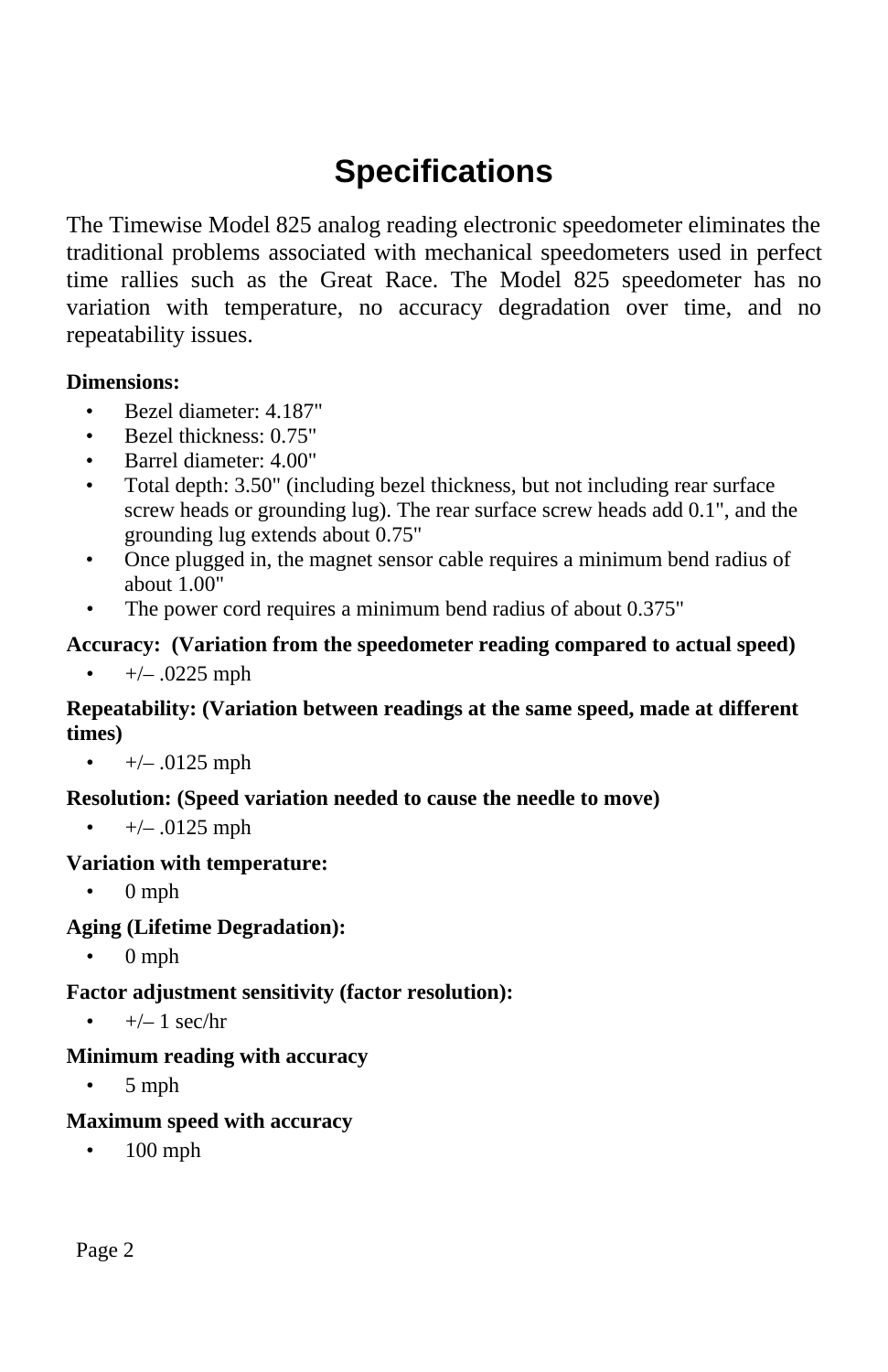# **Calibration Information**

Each Model 825 speedometer is supplied with its own calibration certificate. The certificate is a chart listing the displayed speed offset due to the variations between each printed dial faceplate, as well as the mechanical tolerances within the speedometer. The errors due to these physical differences are generally so small that many rallyists simply disregard the information presented in the chart. Should you wish to keep the calibration certificate with the speedometer, its adhesive backing allows you to attach it to the cylindrical body of the speedometer.

The inherent linearity of the speedometer mechanism eliminates the need to remark the dial for any installation.

### **Note:**

The Model 825 speedometer has faceplate dial indicator marks every 1 mph, with 5 mph numbered increments. The 0 mph speed mark is the same as the 50 mph mark. That is, at zero speed the needle will point to the 50 mph mark.

The speedometer needle in the Model 825 Speedometer may not precisely point to the middle of the "zero" indicator mark (50) when the speedometer is not powered or the vehicle is not moving. This offset at zero speed is due to a power savings mode of the speedometer's firmware. When vehicle speed is zero, the microprocessor removes all power from the stepper motor drive circuitry, letting the stepper motor rest in its most energy efficient position. This sometimes results in an extremely small visible offset from the center of the zero speed mark. The speedometer is still perfectly calibrated at all speeds.

# **Miles per Hour or Kilometers per Hour?**

The Timewise Model 825 speedometer indicator dial is marked in "units per hour" increments. The units can be miles or kilometers. The factor (explained later in "**Setting the Factor Switches**") is what distinguishes whether the speedometer indicates miles per hour or kilometers per hour. Throughout this manual the terms "miles per hour" and "mph" can be changed to "kilometers per hour" and "kph" as needed.

Once you have determined a proper factor for showing miles per hour, simply multiply that factor by 1.609344 for a new factor to be used to measure in kilometers per hour.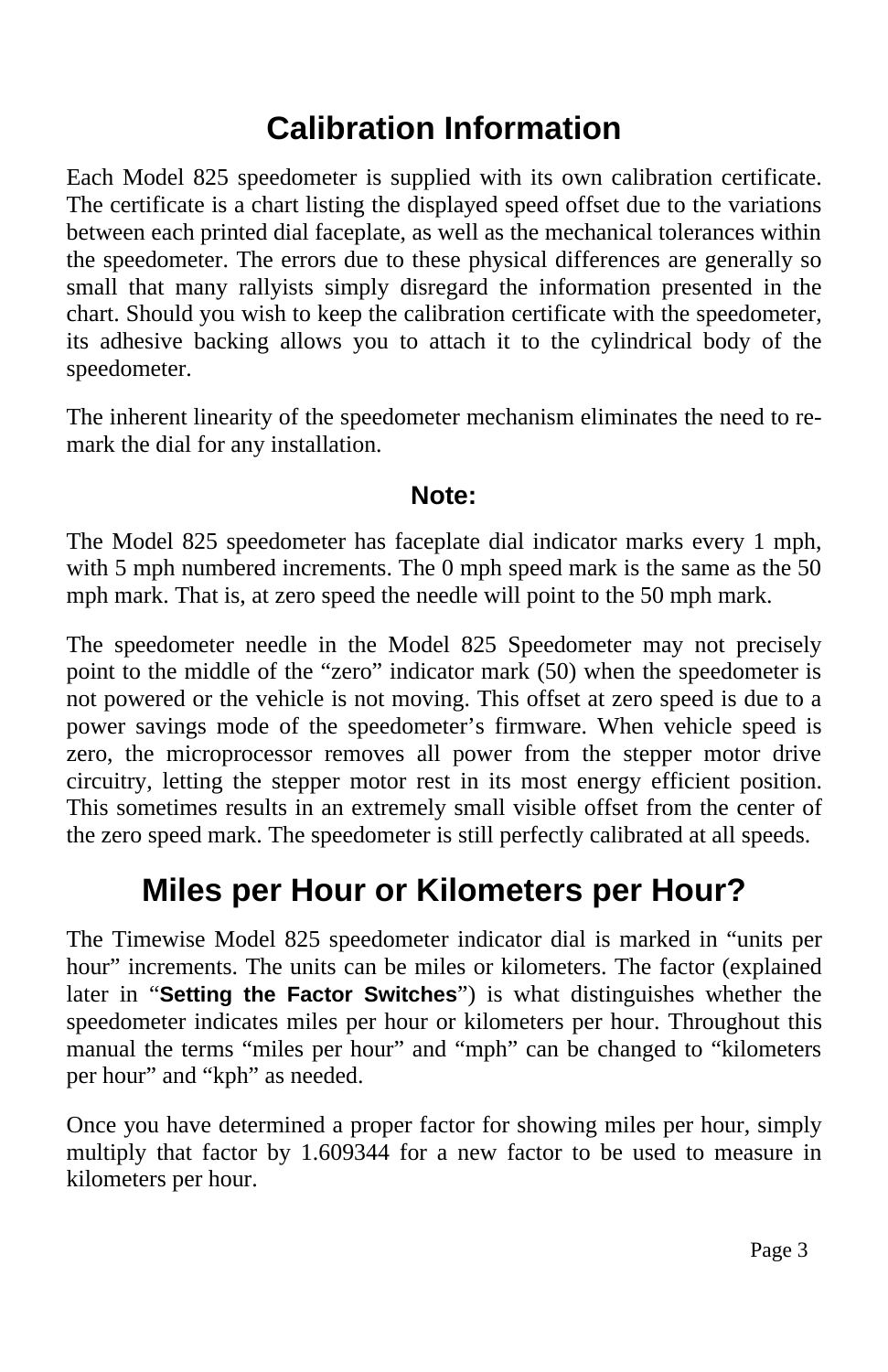# **Speed Range**

The Model 825 speedometer dial has 1 mph tick marks, with 5 mph numbered increments. The 0 mph mark is the same as the 50 mph mark. That is, at zero speed the needle will point to the 50 mark. Although the speedometer appears to read only up to 50 mph full scale, it is usable to 150 mph. For speeds greater than 50 mph, simply add 50 (or 100) to the indicated faceplate value when the needle is on its second (or third) time around. For example, a speed of 70 mph is indicated as 20 after the needle rotates past the 50 mark. There is no loss of accuracy as the needle circles the dial multiple times.

The 1 mile per hour increments are approximately 1/4 inch apart, allowing easy interpolation when fractional speeds are targeted.

The speedometer will function down to 4.5 mph. Speeds lower than 4.5 mph will be displayed as 0 mph. The 4.5 mph minimum limit is a calculated speed using the highest anticipated factor of 5900. (See information later regarding setting the factor switches.) For installations that use a factor lower than 5900, the speedometer may read lower than 4.5 mph before dropping to zero.

When running at speeds between zero and 4.5 mph, the needle may bounce between zero (50) and five. This is not indicative of a problem. It is simply the result of a microprocessor inside the speedometer alternately evaluating vehicle speed as zero and then some other speed close to 4 mph.

# **Electrical Power**

The Timewise 825 speedometer operates from nominal 12 Volt DC negative ground vehicle power. A voltage from 9 to 14 Volts DC is tolerated.

### **The speedometer cannot be powered by a 6 Volt DC power supply**.

If you have a 6 Volt vehicle, the speedometer must be powered off a separate 12 Volt battery. A motorcycle or garden tractor battery is fine. When using a separate 12 Volt battery, you may want to connect the negative side of the battery to the chassis of the vehicle (even if the vehicle has a positive ground).

Current consumption for the speedometer is about 330 milliamps while the car is moving, and about 40 milliamps while stopped. When using a separate battery to power the speedometer, that battery must have a minimum capacity of 5 AHrs (amp-hours) to ensure that the speedometer operates throughout a day without a recharge.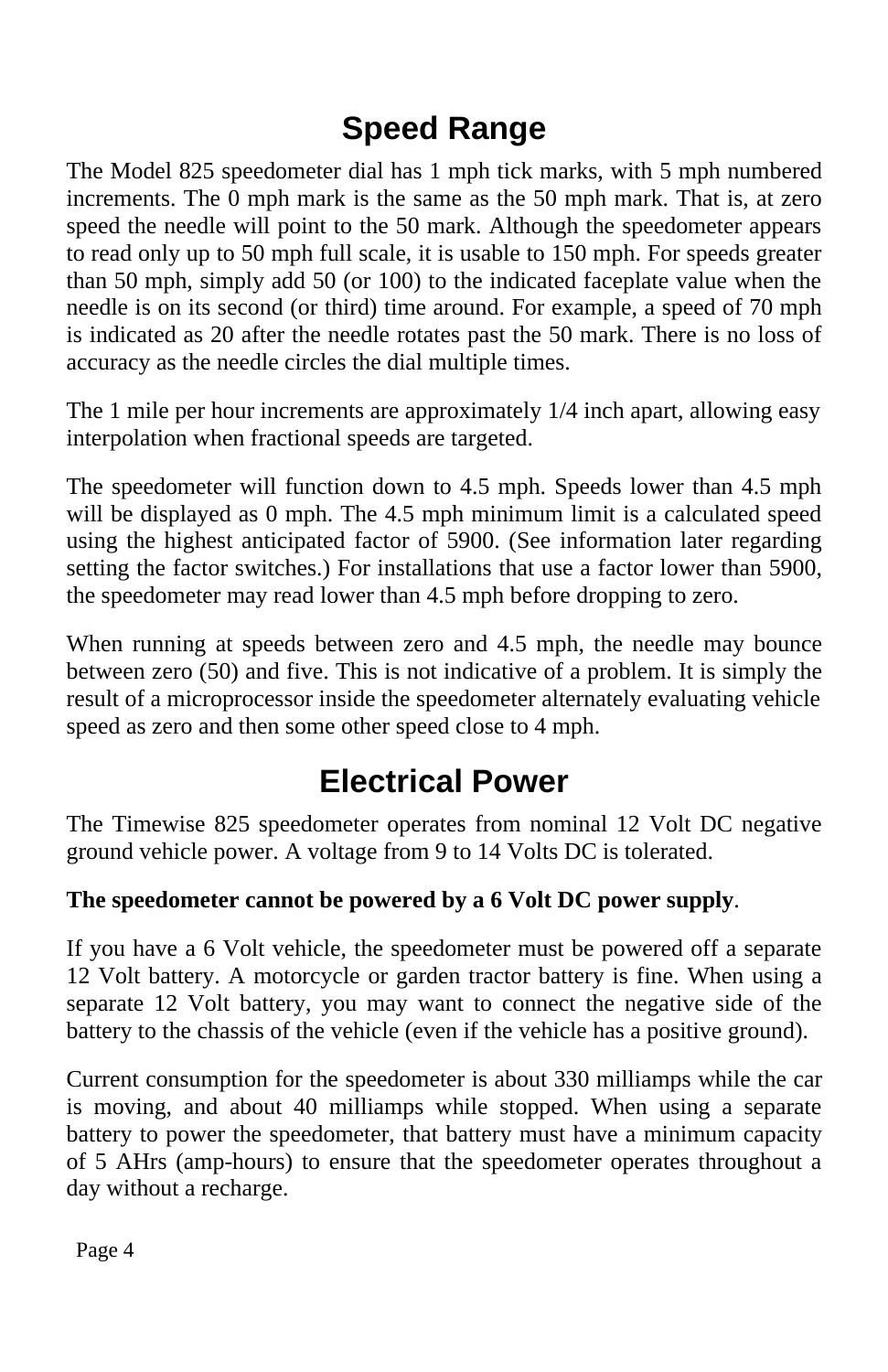### **Positive and Negative Power Connections**

The power connections for the speedometer must be made with care. The black wire must connect to the negative  $(-)$  potential of the battery and the red wire must connect to the positive (+12V) potential of the battery. Attaching both leads securely is mandatory. A momentary loss of electrical contact by either wire **while the car is moving** will cause a malfunction. Specifically, an intermittent power connection while the car is moving will cause the zero speed point on the speedometer to be lost. Should this happen, the needle will not return to zero when you stop and all other speeds will be in error by a fixed amount. The only way the speedometer can lose its zero point is when a power interruption occurs while the needle is not pointing at "0". There is a procedure described later in this manual detailing how to fix a "lost zero", but you are much better off preventing such a problem in the first place.

The +12V wire must make continuous contact to a circuit that will never lose power while driving, rolling, or starting the vehicle. A good attachment point for the red wire is at the fuse box. Here, the positive potential cable from the battery brings uninterrupted power to all circuits in the vehicle. The red wire is supplied with a slip-in connector that may fit between a fuse and its holder. Several other attachment methods include: attaching to the power distribution panel screw terminals provided in some vehicles, removing the fuse box and attaching to a terminal on its underside, soldering (or crimping) directly to the 12 volt cable connector at the battery terminal, or tapping a circuit that always powers an electrical accessory.

If you attach the positive (red) wire to a circuit already protected by a fuse, keep in mind that a problem elsewhere in the vehicle may blow that fuse and disable the speedometer. Make certain that the vehicle fuse is free of corrosion and makes continuous contact with its holder.

Connection of the negative (black) wire can be to a screw or bolt on the chassis that is near the point of attachment for the red wire. The connection must be free of dirt, oil, grease, and paint. Be careful not over tighten the connection, as you may weaken the wire by breaking some of its individual fine wire strands.

**Important!** If the supplied power cord consists of two individual wires (black and red), twist the wires around each other approximately one turn for every inch of travel. (It is not necessary to twist the two wires in the black "zip cord" style extension cable.) The red and black wires must be attached to points that are as close to each other as reasonably possible. Do not attach one wire to a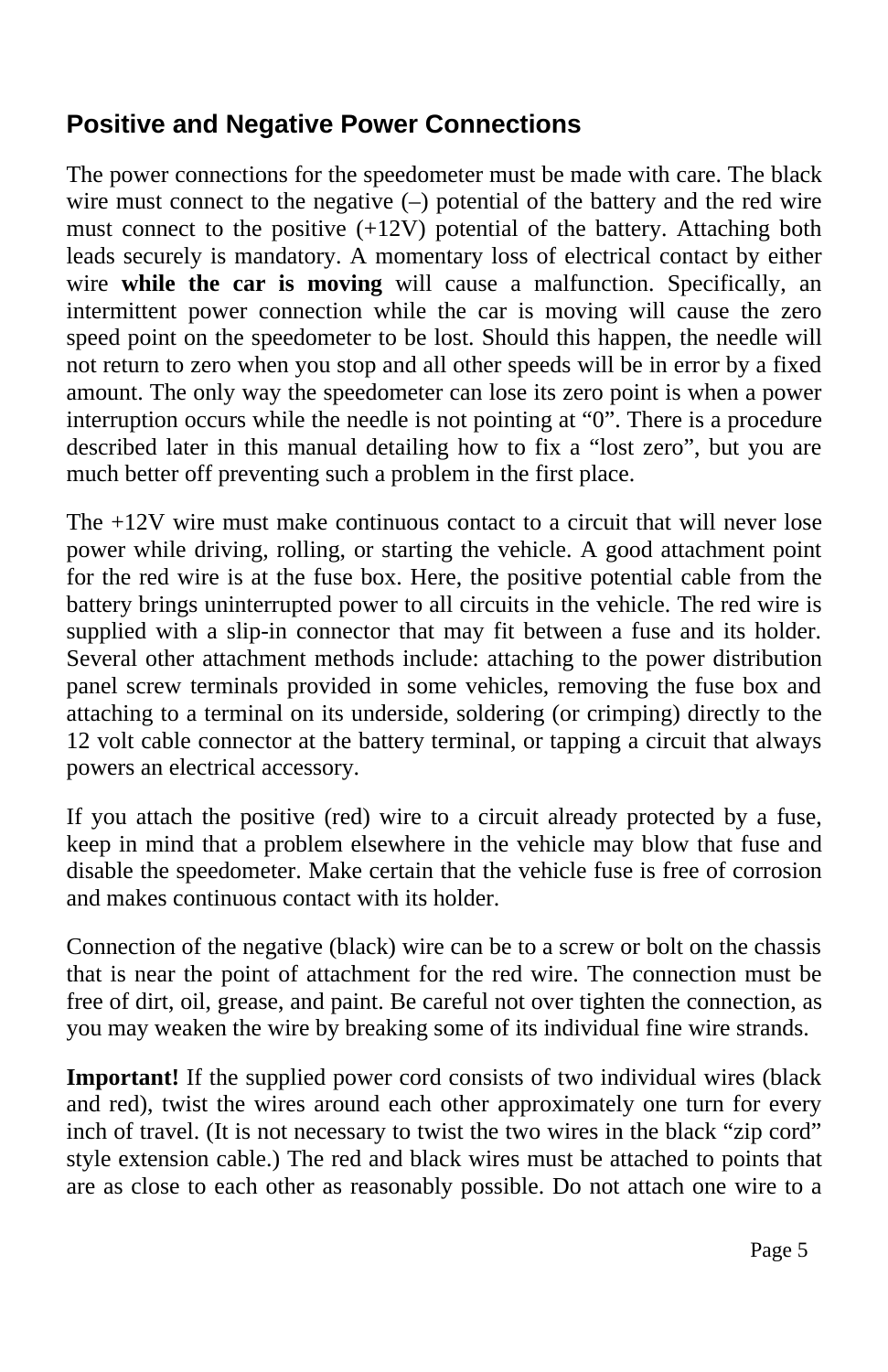point on the chassis directly behind the speedometer and run the other lead a long distance to the fuse box or battery. By doing so, you would create a loop antenna that can pick up all manner of radiated energy. Such energy cannot be filtered out of the power line without prohibitively expensive electronics.

**Also important!** When routing the power wires, make certain that the in-line fuse holder has some freedom of movement. If the wire either side of the fuse holder is pulled, a contact inside the fuse holder can be stressed. The fuse within the fuse holder may then lose contact to the wire. This may occur only when the vehicle is jarred by a bump in the road.

### **Grounding the Speedometer Case**

In addition to the standard positive and negative electrical connections, the speedometer case should be grounded to the chassis of the vehicle.

Traditionally, a good case ground connection shields sensitive electrical components from radiated electrical noise. Unfortunately, on old cars the chassis and engine grounding interconnection are often very poor. When the speedometer case is attached to a poorly grounded chassis, the connection simply acts as a path for noise to enter the speedometer.

As a result, there are two recommendations for grounding the speedometer case.

### **Recommendation 1**

Don't ground the case. On old cars with poor grounding between the engine, chassis and battery, isolating the speedometer case seems to be the preferred configuration. The speedometer case needs to be completely isolated from the car ground. This includes your mounting bracket/mechanism. Wrap insulating tape around the bracket connections or use some other non-conductive material to keep the case isolated.

### **Recommendation 2**

Grounding the case is beneficial if the car has a good solid ground.

When the speedometer case is connected to a properly grounded chassis, electrical noise and static discharges are dissipated along a path that doesn't interfere with the power supplied to the instrument. Grounding the speedometer is accomplished in a similar manner to grounding a radio.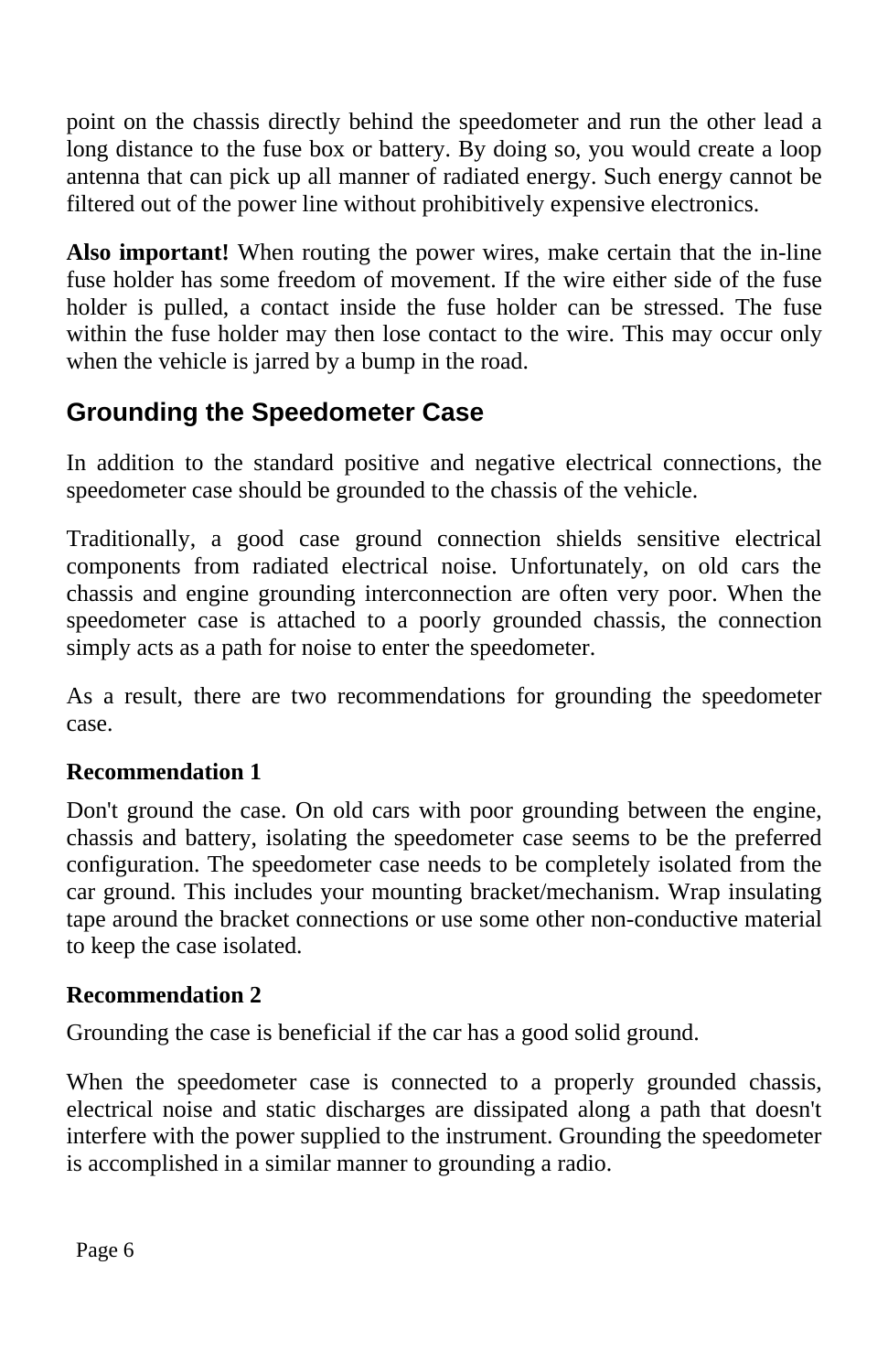On early style bare aluminum body speedometers, a very good ground can be made by clamping the body of the speedometer to the chassis using two large metal hose clamps. The black anodized body of the later style speedometer is an insulator so a hose clamp will not make a ground connection. To ground these speedometers, you'll need to attach a heavy gauge ground wire to the threaded grounding stud on the back of the unit. Simply run a length of heavy gauge wire from the grounding stud to a nearby screw or bolt on the chassis. The thicker the wire, the better. Also, the shorter the wire, the better.

See the discussion later on **Electrical Noise Problems** for more information.

# **The Transducer (Pulse Sensor or Pick-up)**

The Model 825 speedometer uses a special "transducer" to convert vehicle motion into electrical pulses. As the vehicle moves, the electronics inside the speedometer measure the time between pulses generated by the transducer. Using this time measurement and information about the distance traveled between pulses, a computer inside the speedometer calculates your speed.

The transducer must be mounted to your car. There are two styles of transducers that can be used.

The most common style of transducer is a two-piece arrangement. This style of transducer consists of a sensor and separate magnets. Both of these items are supplied when the Model 825 speedometer is ordered as a Great Race package. The magnets are attached to the driveshaft or a wheel. A mounting bracket you must design and fabricate is used to hold the sensor. The bracket is attached to the vehicle so that the magnets pass the end of the sensor as the vehicle moves. When the North or South pole of the magnets pass 3/8 to 5/8 inch from the end of the sensor, an electrical signal is generated and the speedometer computes your speed. (Actually, the magnets can pass closer to the sensor, but you risk the magnets hitting the sensor if the bracket wiggles or the wheel or driveshaft wobbles. The non-pole sides of the magnet will not generate a signal.)

A second style of transducer is a "one-piece" or "speedometer cable" transducer. (The speedometer cable transducer is optional.) The speedometer cable transducer attaches between the end of the speedometer cable and the vehicle's original speedometer, or to the transmission or overdrive in place of the speedometer cable itself. The self-contained mechanism produces electrical pulses as the speedometer cable spins. Two pulses are generated for each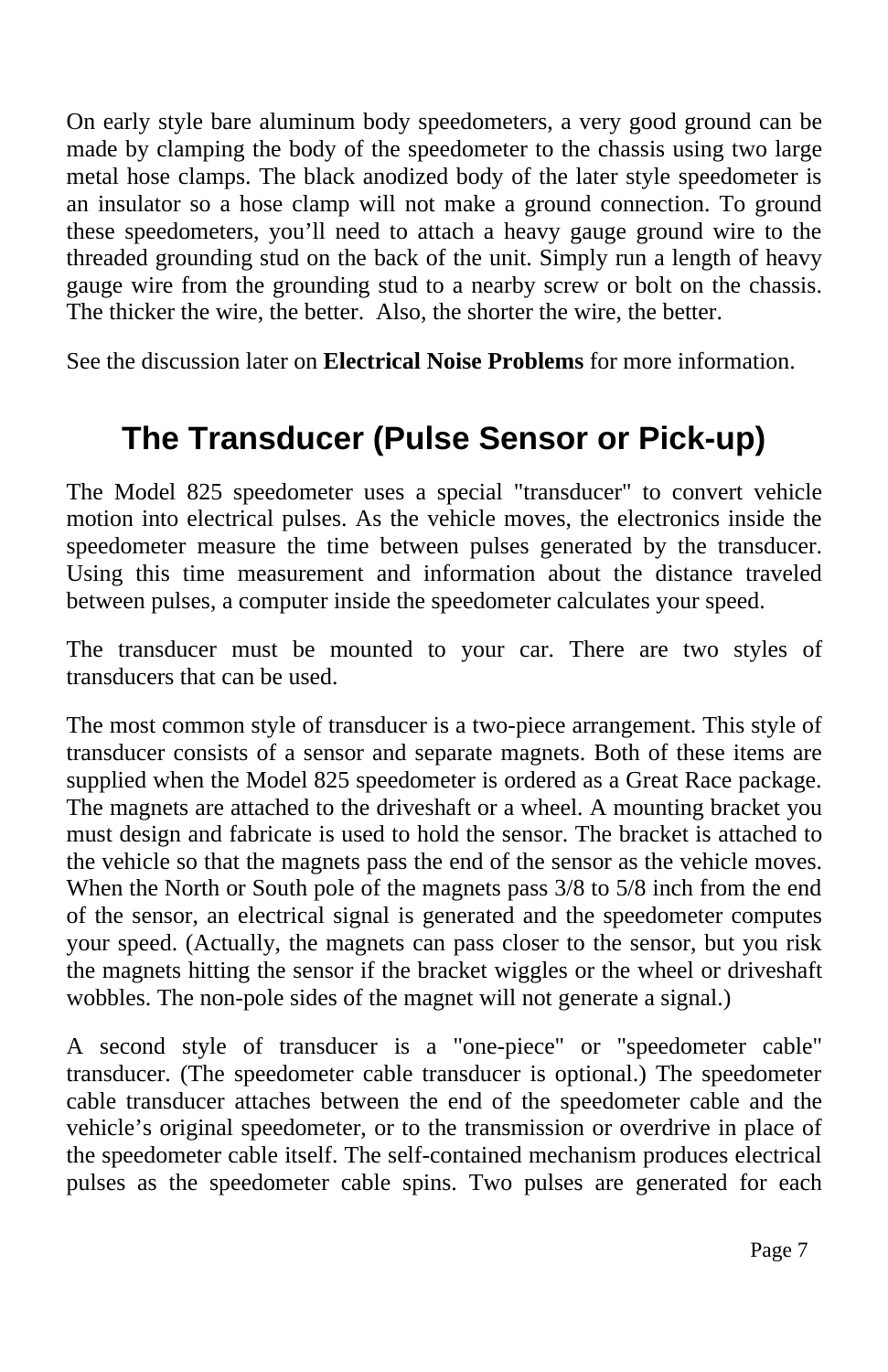revolution of the speedometer cable. Speedometer cable transducers can be installed on most vehicles providing the cable connection method is one available from Timewise. If you wish to use this option, contact Timewise. The cost for this type of transducer ranges from \$85 to \$100, depending on the requirements of your vehicle.

### **Installing the Transducer and Magnets**

(The following paragraphs describe installation of the two-piece transducer system supplied with the speedometer. If you are using a speedometer cable transducer, installation simply consists of connecting the transducer to the transmission or to the end of the speedometer cable.)

The magnets of a two-piece transducer system may be installed on the driveshaft or on a wheel. The transducer is mounted such that it "sees" the magnets as they spin past the tip of the transducer. Regardless of the chosen mounting location, rule number one is to make sure the overall installation is rugged and secure.

If the rotation of a wheel is used as the source of vehicle movement, two magnets must be used. The magnets must pass 3/8 to 5/8 inch from the tip of the sensor. You must use two, and only two, magnets. If more than two magnets were to be used, any unequal rotational distance between the magnets will cause a wavering speedometer needle. Extra magnets are provided, but only two are required.

### **If driveshaft rotation is used as the source of vehicle movement, you must only use one magnet.**

**Important!** Be careful when handling magnets near ferrous metals or other magnets. If a magnet slips from your fingers, it may shatter on impact. Even if it doesn't break, the physical shock will weaken its magnetic field.

When mounting magnets, do not recess them into a hole drilled into a metal surface, or locate them within a depression in the metal. Doing so will change the shape of the magnetic field which naturally surrounds a magnet, drawing it closer to the surrounding surface. When the magnetic field does not extend far from the magnet, the transducer may not produce the required electrical pulses.

Also, do not machine a magnet to fit a particular location! Cutting, drilling, or grinding a magnet will reduce its magnetic field strength by both material loss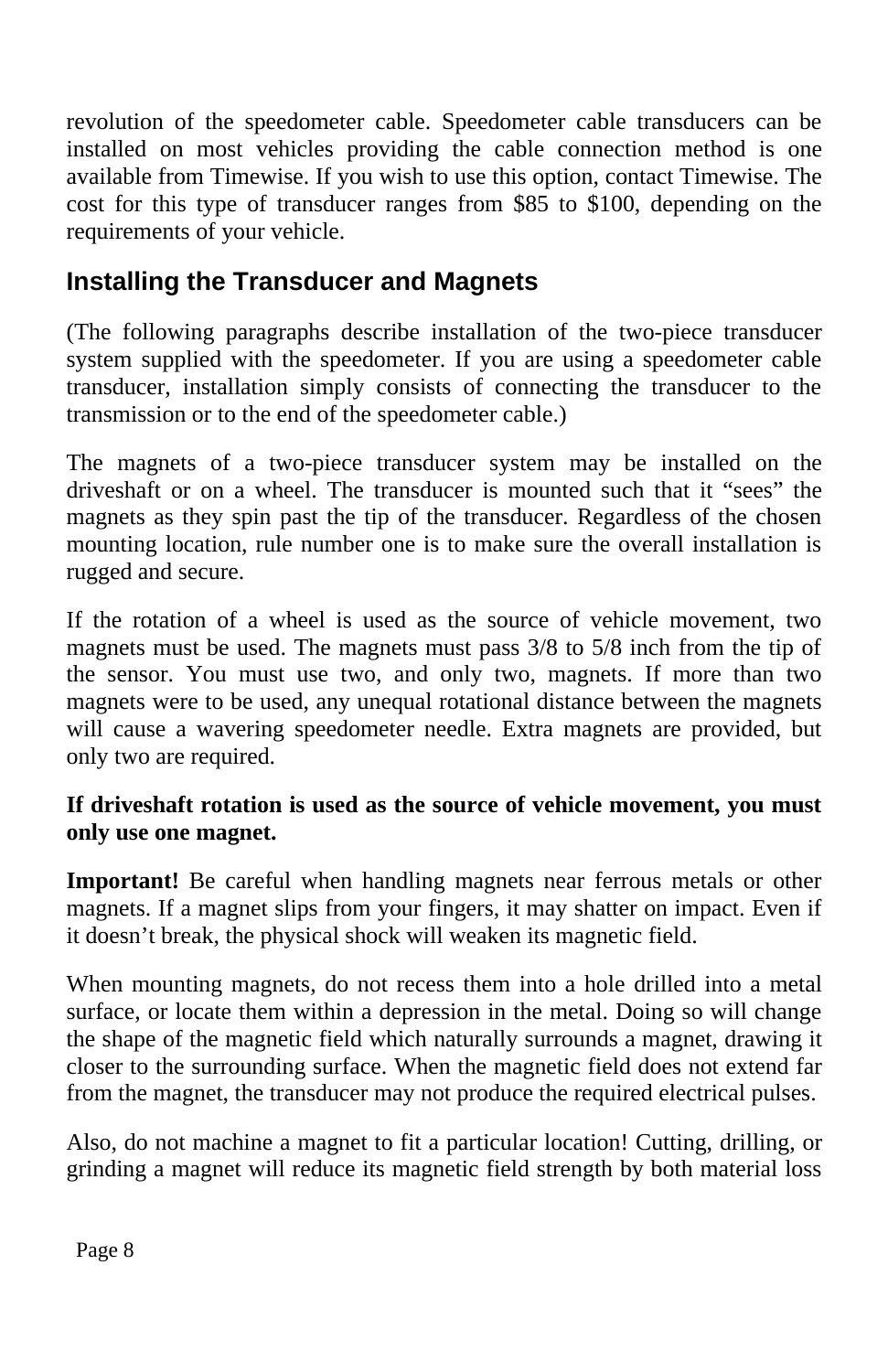and stress-induced demagnetization. The magnetic field of the remaining material may not be sufficient to stimulate the sensor. If you need magnets of a different shape, size, or magnetic orientation, please contact Timewise.

Any magnet with a single pair of North and South poles will work fine.

We do not generally recommend that you attach magnets to the brake drum. The high heat generated during hard braking can bring the magnet to its "Curie temperature". When a magnet reaches its Curie temperature, it will completely lose its magnetism. Such extreme heat can also weaken its attachment method.

If you do mount the magnets to the brake drum, make a small bracket to raise the magnets off the drum. We have seen successful installations which used a bracket formed somewhat in the shape of the Greek letter omega ( ). The circular center of the bracket was sized to fit the "button" magnets provided with the speedometer. Each "foot" of the bracket had a small hole which allowed it to be attached to the brake drum (with holes drilled and tapped into its outer perimeter). This installation held the magnets off the hot brake drum.

When magnets are installed on the driveshaft, you may see occasional needle bounce (once every 10 minutes or so) caused by backlash in the drive train. We have noticed that upon a sudden speed change, the driveshaft of an old car may actually pause or even spin backwards for a moment. If the magnet is exciting the sensor when this occurs, an extra pulse can be seen. As mentioned, use only one magnet when sensing the rotation of a driveshaft.

When sensing rotation of a wheel, it's not always obvious which wheel to use. Front wheels are generally non-driven and experience less wheel slippage. However, the front suspension experiences more weight reduction due to aerodynamic lift. With front-end lift, the rolling circumference of the front tires grows. On light automobiles with large exposed flare fenders, the change in lift between 20 mph and 50 mph can produce up to a 5% error in the perfect driving time. Therefore, on light vehicles a rear wheel installation is often a better choice.

Regardless of whether you use a front or rear wheel, use the wheel closer to the center of the road.

When attaching the magnets, use a good, strong epoxy. The best readily available epoxy we've found is "JB Weld". Most hardware stores carry this two-part epoxy. JB Weld has a coefficient of expansion close to that of the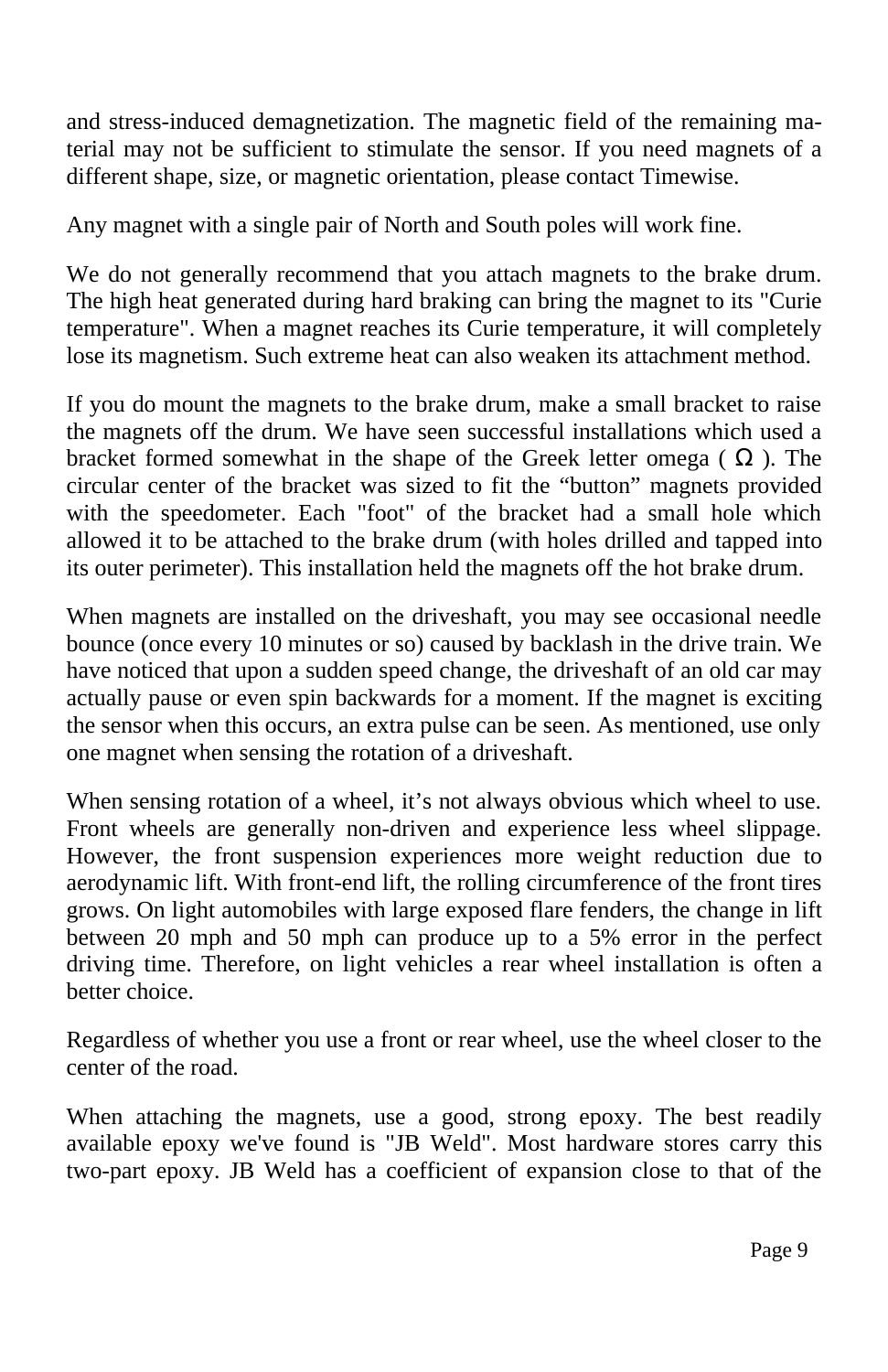magnets and metals on the car. Super-glues and brittle adhesives will not accommodate expansion of the metals. RTV silicone adhesives remain flexible when cured, so they may also work well.

Locate two magnets 180 degrees apart on the rotating member. Exact spacing between the magnets is not critical. The speedometer averages the time that elapses between sequences of three pulses. Note that whether one or two magnets are used, any sequence of three pulses starts and stops at the same magnet. Were you to use more than two magnets, the angular spacing between each magnet would have to be precisely the same, otherwise the "3 pulse sequence" time would change depending on which magnet started the measurement. (This is why we stipulate that you should not use more than two magnets.)

Thoroughly clean the intended location for each magnet to remove all dirt, rust, grease, oil, and paint. You can use navel jelly or a little vinegar to remove small amounts of surface rust. Use emery paper or a wire brush to remove paint and heavy deposits of rust. Following this, clean the surface with alcohol to remove all residues. Clean the magnet as well, removing anything that has accumulated during handling.

Prepare the epoxy according to the directions on the package. Now carefully coat the surface of the magnet that will lie against the mounting surface. Use just enough to fill small gaps. Too much epoxy and the magnet may not lie flat. Place the magnet in position and use additional epoxy to fill-in along the sides of the magnet. Apply a liberal amount here, but do not cover the upper surface of the magnet. And don't form a ridge around the magnet that will interfere with the sensor. Some people use JB Weld only to attach the magnet and, once the epoxy has cured, fill in the sides of the magnet with silicon adhesive.

When mounting the magnet to a driveshaft or rotating flange, you may wish to wrap nylon-reinforced tape around the rotating member to hold the magnet in place while the epoxy is curing. Keeping this tape in place after the epoxy cures provides additional holding power should the epoxy bond fail. Always wrap the tape in the direction opposite the normal turning motion of rotating member. **Caution!** Improperly applied adhesive tape may begin to unravel and get caught between the sensor and rotating member, possibly damaging the transducer and/or magnet.

When mounting magnets on a wheel, locate them so there is some support in the direction of the centrifugal force they will experience. **Caution!** An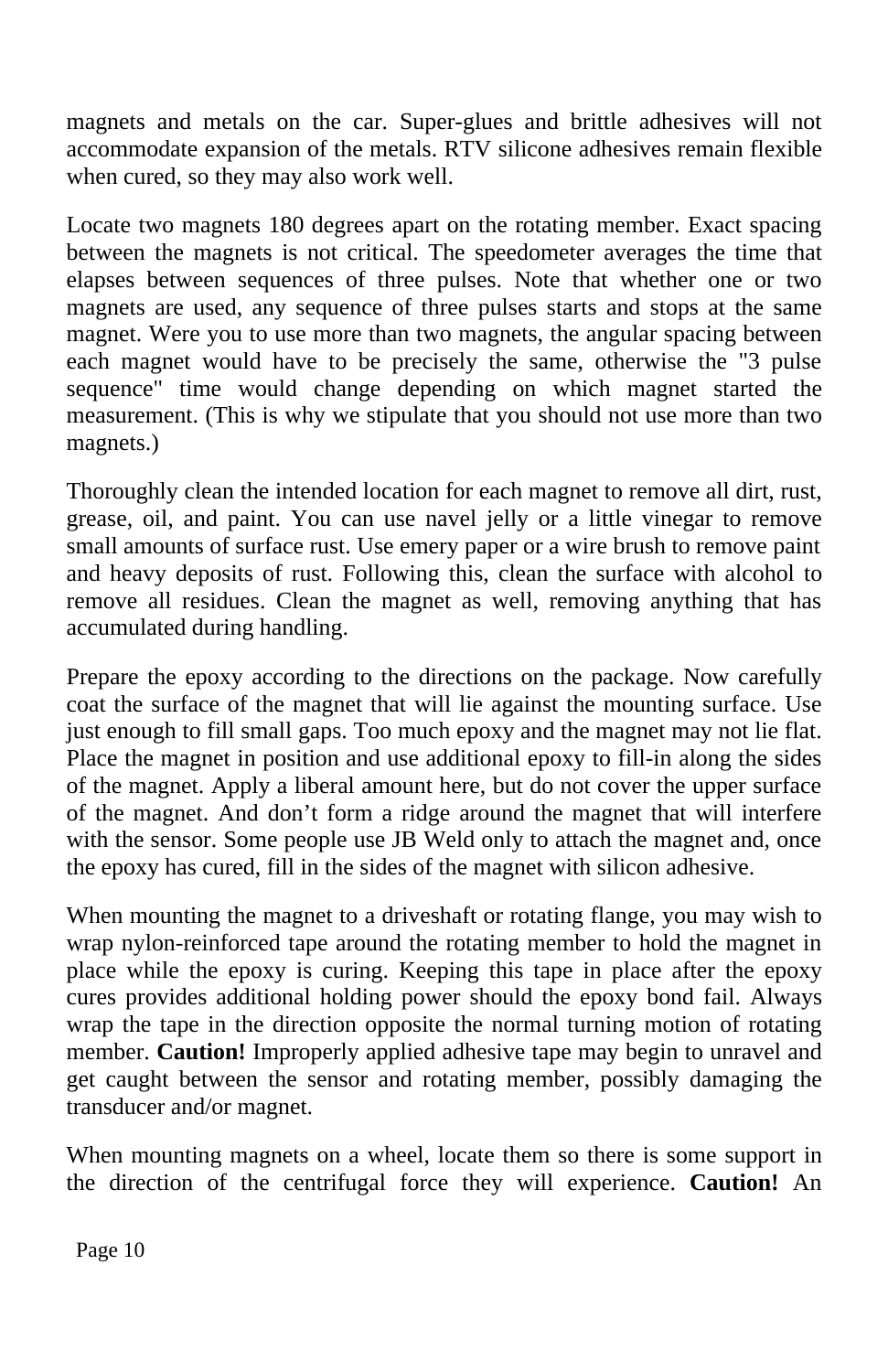improperly epoxied magnet could come off while spin balancing the wheel. Also, if you are attaching magnets to a wheel that is removed from the vehicle, replace the wheel only after the epoxy has cured. This will prevent accidental movement of the magnets.

After the magnets have been installed, locate the sensor as necessary using your custom designed bracket and mounting method. Position the sensor to achieve the required 3/8 to 5/8 inch gap as the magnets pass by. The body of the sensor is threaded along its entire length to aid in the adjustment.

Route the transducer cable such that it will not be snagged by the suspension's movement or by road debris. Avoid routing the cable near electrical noise generators such as the distributor coil, spark plug wires, horn, electrical wiper motors, etc.

Once everything is in place, the magnet sensing transducer will provide years of reliable service. The sensor is not affected by water, dust, or extreme temperature

Note: If a magnet does get dislodged while using the speedometer, the displayed speed will be exactly 1/2 your actual speed. Drive at precisely half the given speed and your score will not be affected.

## **Setting the Factor Switches**

Prior to setting the factor switches, inflate the vehicle tires to your desired optimal value.

On the back of the speedometer, there are four holes that allow access to the factor switches. **When setting the factor switches, turn the speedometer around so you can look at it from the back. Then rotate the speedometer on its central axis so the transducer input connector is to your right (the 3 o'clock position) and the four factor switch access holes are parallel to the ground. The factor value is read from left to right when viewing the speedometer from the back**. Adjustments to the rotary switch positions are performed using a small flat-blade screwdriver. Turn the small arrow on each switch to point to the desired value, 0 through 9. If you reverse the order of the digits, you'll never be able to determine a correct factor...this is the most common cause for confusion when setting a factor.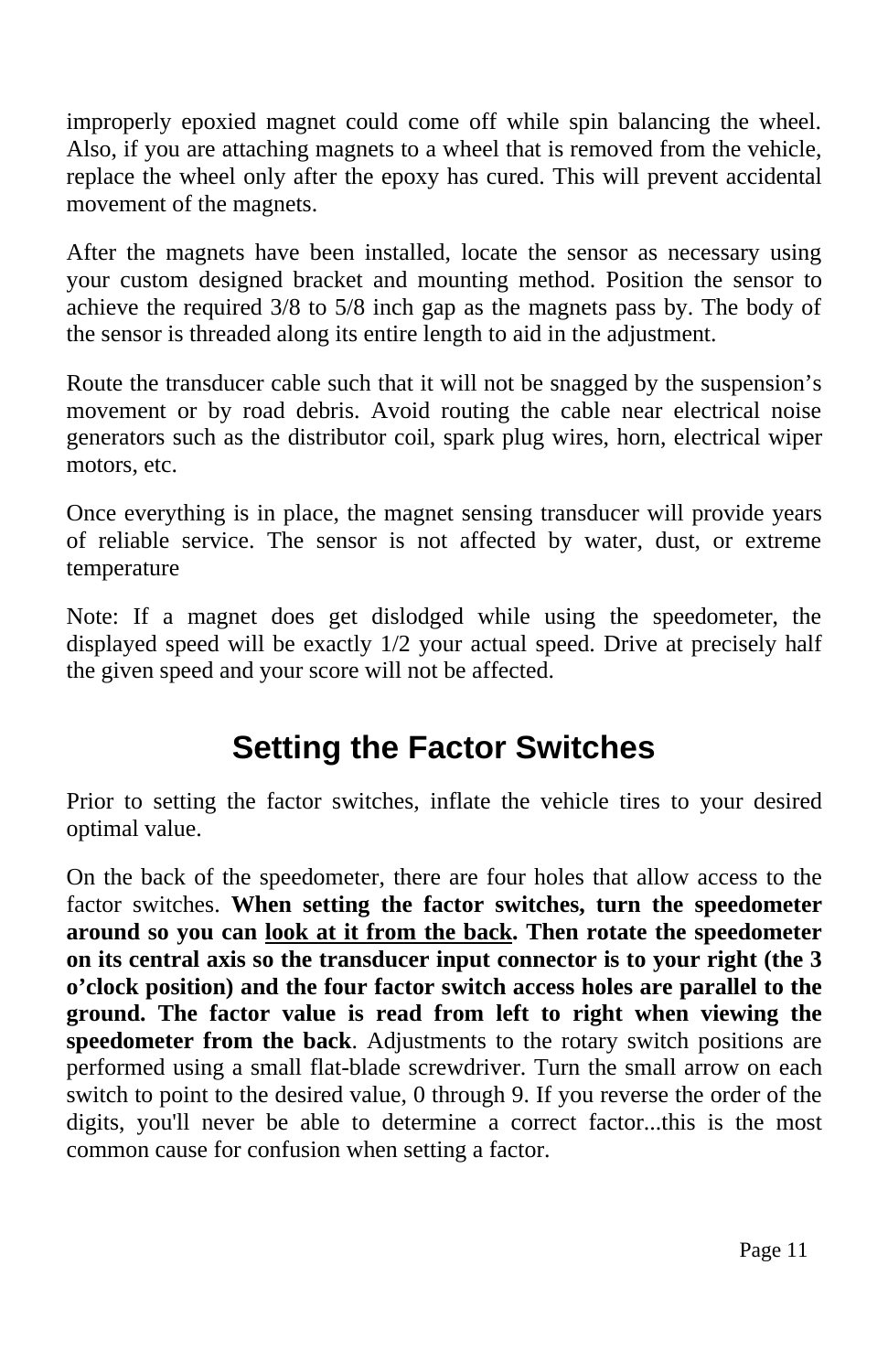

The factor value is the distance, in inches, the vehicle travels to produce ten pulses from the transducer. The factor has a resolution of xxx.x inches (i.e., tenths of inches). As an example, if ten pulses are produced every 331.4 inches, the factor is set to 3314. The switches do not show the decimal point. (If you measure in centimeters, divide the distance by 2.54 to determine the factor.)

If you want to display kilometers per hour (instead of miles per hour) and you measured the distance in inches, multiply your measurement by 1.609344; or, if you measured in centimeters, multiply your measurement by 0.6336.

When using two magnets on a wheel, ten pulses are produced for every five wheel revolutions. Here's a simple way to determine the distance traveled for ten pulses. First, make a caulk line on the tire and roll the vehicle forward until the caulk mark touches the road, and put a caulk mark on the road at that point. Now roll the car forward five revolutions of the tire. When the tire's caulk mark touches the road on the fifth revolution, make another mark at that point on the road. Then measure the distance between the two caulk marks on the road. Measure to a resolution of a tenth of an inch. This distance is the factor.

Alternatively, measure the distance traveled in just one wheel revolution. In this case, only two pulses would have occurred, not ten. The factor will be five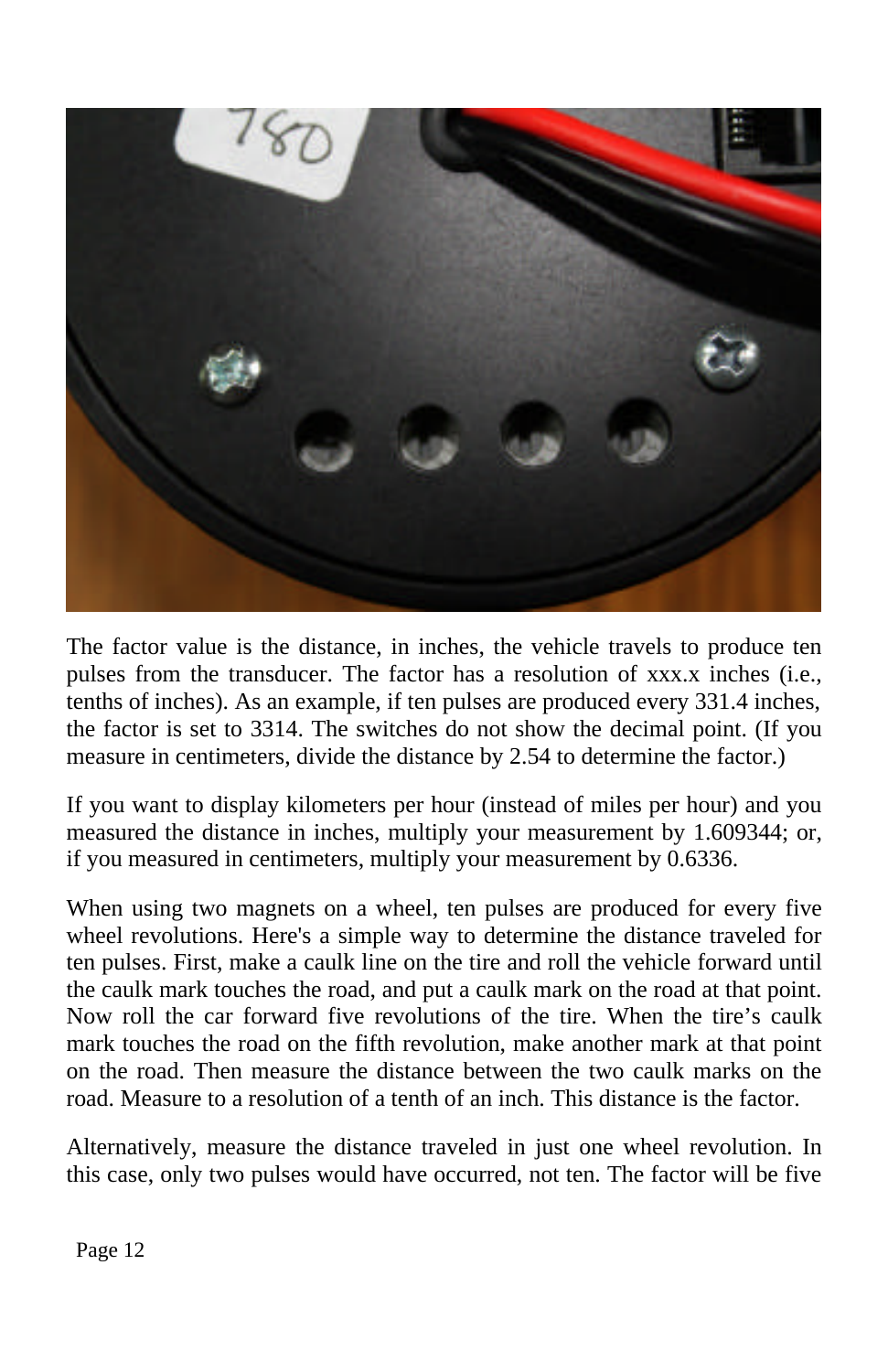times the distance you measure. We suggest you use five wheel revolutions simply to be more precise.

**Install only one magnet on the driveshaft when it is used as the indicator of vehicle movement.** The factor will then be the distance the car travels in ten revolutions of the driveshaft. Be as precise as you can...that's why we suggest ten revolutions of the driveshaft. If you measure the distance the car travels during one revolution of the driveshaft, the factor is ten times that distance. Obviously, it is rather difficult to measure the distance while watching the driveshaft. For now, measure as accurately as you can. You'll have many opportunities later to adjust the factor.

When using a Timewise supplied speedometer cable transducer, the factor is the distance the vehicle travels every five cable revolutions. This is because there are two pulses produced per cable revolution. If you know the exact number of speedometer cable revolutions per mile for your vehicle, you can simply calculate the factor. For example, if the speedometer cable rotates 1200 times per mile, there would be 2400 pulses produced by the speedometer cable transducer each mile. Since there are 63360 inches in one mile, 10 pulses occur every 264.0 inches (63360/2400 \* 10). A factor of 2640 would be used.

Another way to determine a factor involves timing your travel through a known distance. That is, drive a measured distance at a set speed and note your error in the ideal travel time through the course. The error in your driving time is due to the error in your factor. From this information, you can correct the factor.

For example, set the factor to any value. Let's use 3000. Then drive a 1/10th mile course at exactly 30 mph. Precisely measure the time it takes to complete the run, from start to finish. If the factor of 3000 had been perfect, and therefore the speedometer would have been reading perfectly, the 1/10th mile run would have taken exactly 12 seconds (0.20 minutes). Any error from this perfect time is due to the error in the factor. To determine a corrected factor, divide 12 seconds by the measured time. Then multiply that result by the factor (3000). The final number is the corrected factor for your installation.

Note that when setting up a rally course, the rallymaster does not always use perfect statute miles. This is because rallymasters expects you to adapt to their distance measurement standard, even if it's not the same as the national standard. This is the typical scenario in every rally...the rallymaster sets the standard, not the public governing body. As a result, you will have to adjust your factor at every rally. And on the Great Race, you'll probably have to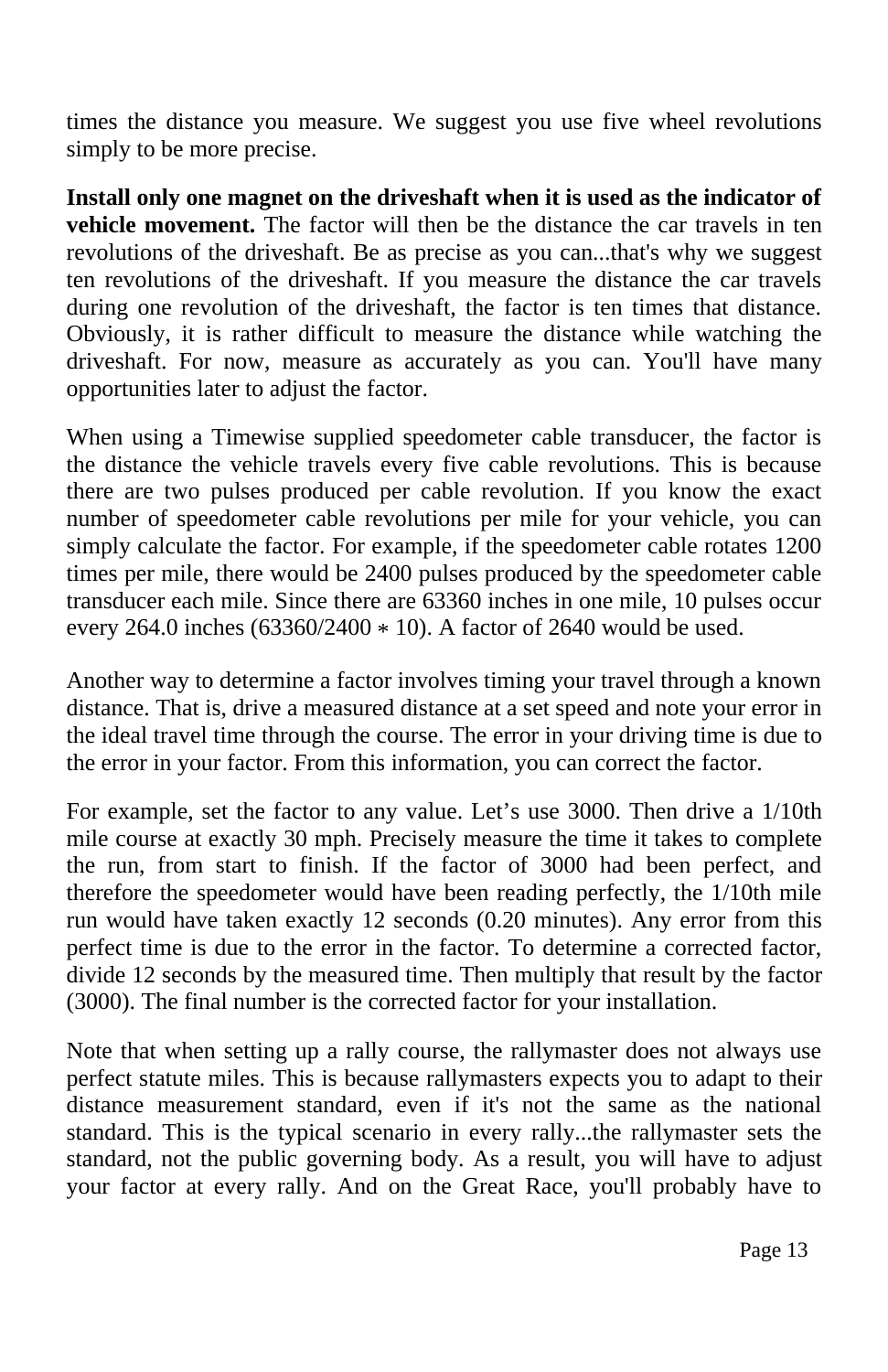adjust your factor every day. As such, the setting of your factor, and therefore the speed you see on the speedometer, must be corrected as needed.

To change your speedometer so it exactly matches the rallymaster's, simply correct your factor. The correction is a percentage change. The percentage change is the percentage error between your time to run a speedometer calibration run and the ideal time stipulated by the rallymaster. That is:

### **Change in Factor = Percentage error in calibration run \* Old Factor.**

To help you determine whether you increase or decrease the factor, use this rule: "Too slow on the course, reduce the factor"; "Too fast on the course, increase the factor". We also say, "Smaller factors make you arrive Sooner"; and, "Larger factors make you arrive Later". Or, "SS" and "LL".

For example: If you are 9 seconds late in a one hour speedometer run, your error is 9/3600 (remember, one hour is 3600 seconds). This is a 0.25% error  $(9/3600 \times 100 = 0.25\%)$ . This percentage, multiplied by your original factor, gives the adjustment. You had arrived late…you want to arrive sooner. Make the factor smaller by 0.25% because you need to arrive sooner. After the adjustment, your speedometer will exactly match the rallymaster's.

Another example: If a speedometer calibration run is supposed to take exactly 15 minutes, and you arrive 1 second too soon, the error is 4 seconds/hour…or 4/3600, or 0.11%. Make the factor 0.11% larger to arrive later.

Here's another way you can correct for small differences between the speedometer's indicated speed and the rallymaster's "official" speed. Since a change in tire pressure alters the rolling circumference of a tire, a tire pressure adjustment can be used to correct your actual speed. Our experience indicates that a 1 psi change in tire pressure typically results in a 1 to 2 second/hour driving time change (regardless of the distance).

In fact, tire pressure changes can be used to adjust for differences between your speedometer and the rallymaster's. A 10 psi pressure adjustment can make a 10 to 20 sec/hour correction. This is generally enough to align your speedometer to the rallymaster's. There would be no need to change the factor.

Changing tire pressure can also accommodate long-term tire wear.

**Note to rallyists who have a Timewise rally computer:** The factor in the Model 825 speedometer uses "inches" as a unit of measure, whereas Timewise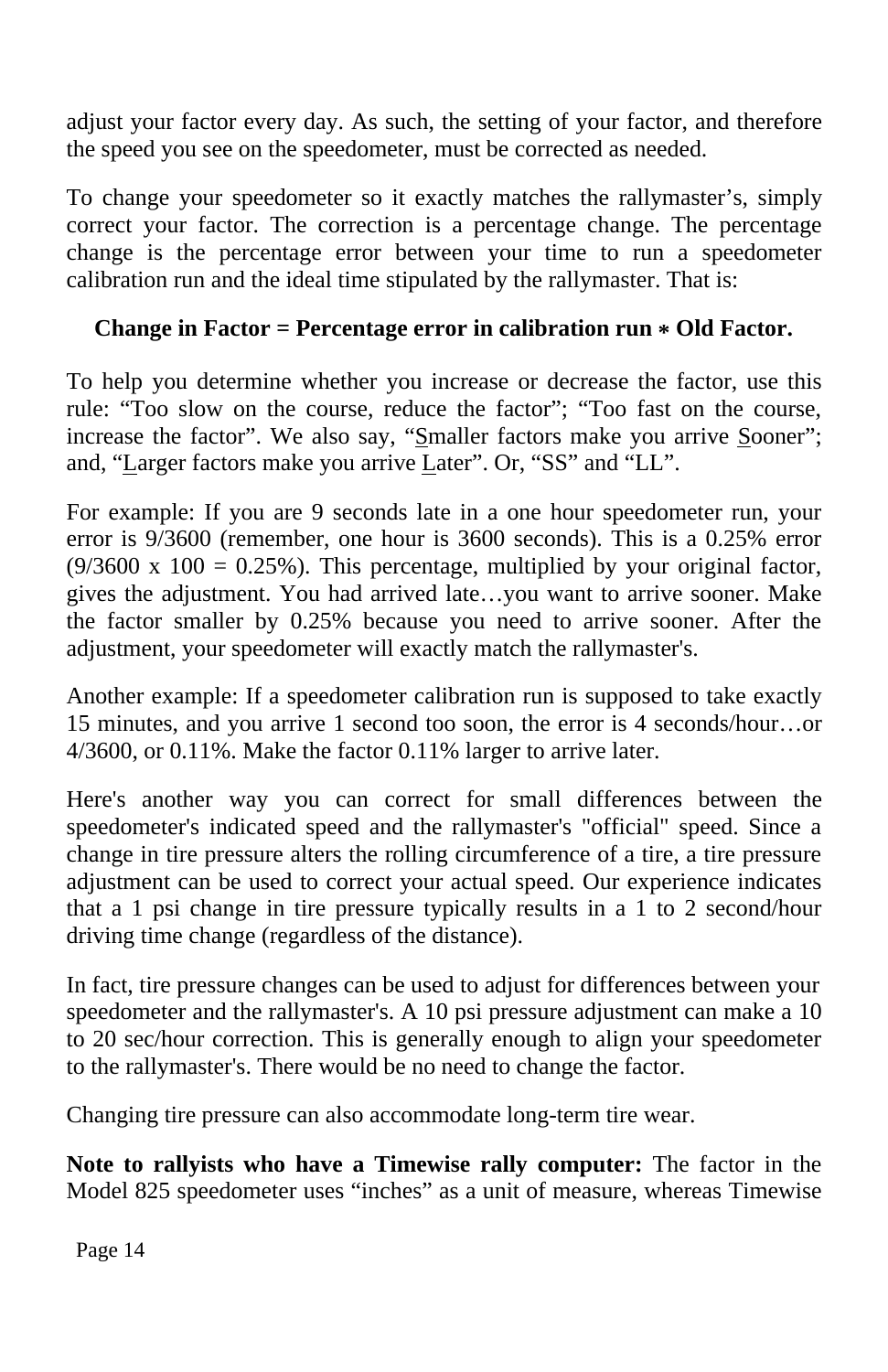rally computers use factor units of "miles". There are 63360 inches in a mile. To convert a Model 825 speedometer factor to a Timewise rally computer factor, divide the speedometer factor by 0.06336. (This conversion figure shifts the decimal point as needed.)

### **Speedometer Factor / 0.06336 = Rally Computer Factor**

or multiply by 15.7828 (the reciprocal of 0.06336)

### **Speedometer Factor \* 15.7828 = Rally Computer Factor**

If you are converting a Timewise rally computer's factor to one appropriate for the Model 825 speedometer, do the inverse.

### **Rally Computer Factor \* 0.06336 = Speedometer Factor**

or divide by 15.7828

### **Rally Computer Factor / 15.7828 = Speedometer Factor**

# **Compensating for Minor Speedometer Inaccuracies**

Every Model 825 speedometer is supplied with a calibration chart printed on an adhesive backed label. Some rallyists attach this chart to the cylindrical body of the speedometer.

The calibration chart can be used to correct your driving time to account for subtle variations in each faceplate dial and the stepper motor mechanics. The calibration chart lists the time error that will accumulate after driving one hour at each 5 mph speed increment from 10 to 50 mph. That is, while driving for an entire hour at a listed speed, you will accumulate the indicated timing error. This is known as the "seconds per hour" error.

The average error for all speeds is generally less than +/- 0.5 second/hour. That being the case, many rallyists simply disregard the chart information.

However, if your speedometer has specific speeds with errors of one or more seconds/hour, you should consider correcting your travel time after driving at any of those speeds for extended periods. For example, if the error at 15 mph is 3 sec/hr, and you drive at 15 mph for one hour, correct your travel time by 3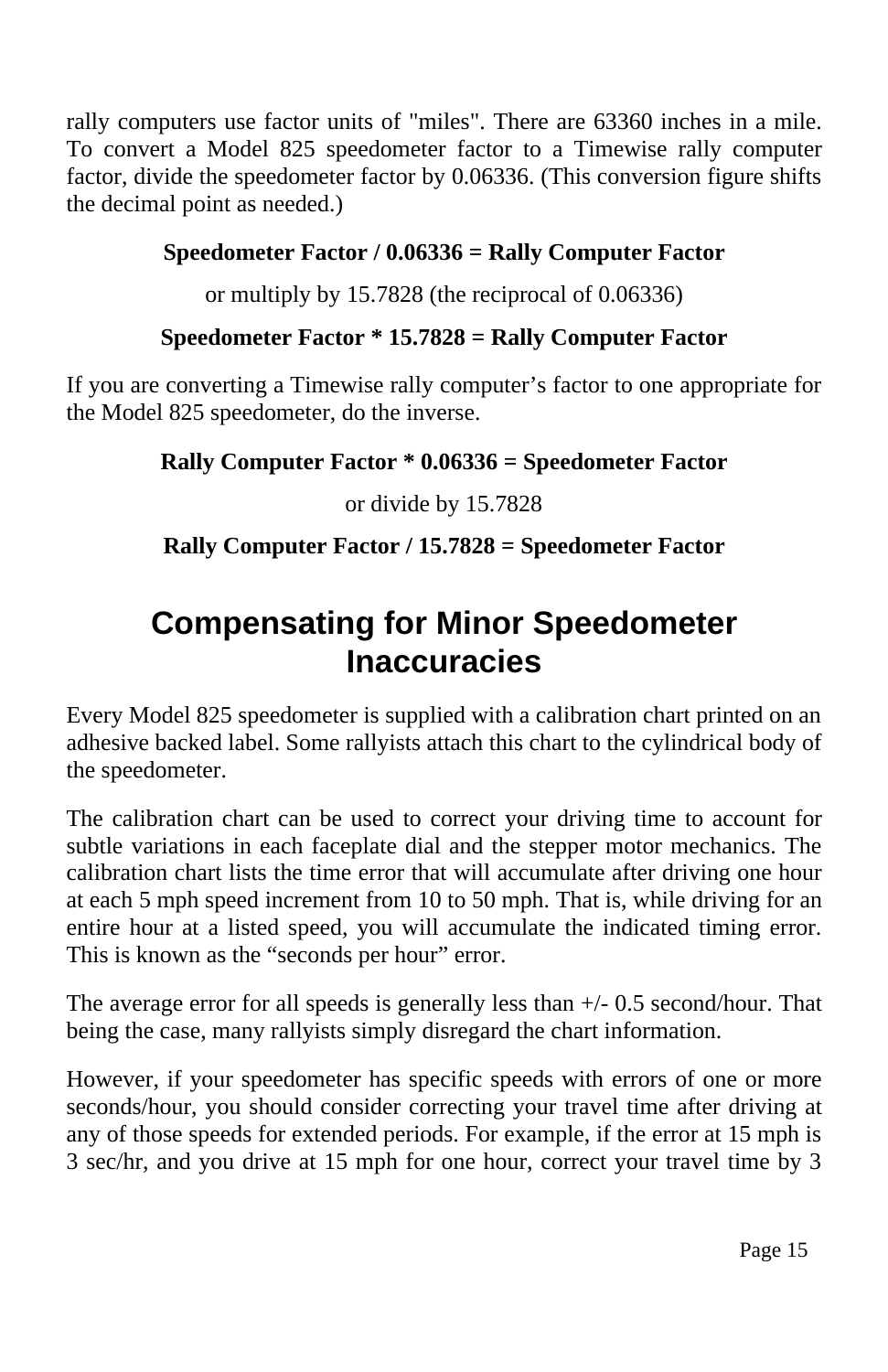seconds after that one hour. Or you can adjust 1 second every 20 minutes; or 0.5 second every 10 minutes, etc.

Should you wish to have your speedometer recalibrated, contact Timewise. There is a fee of \$60 for this service.

# **Re-Zeroing the Needle**

You must be absolutely certain that power connections to the speedometer are proper and uninterrupted whenever your vehicle is moving. Here's why:

Whenever power is applied to the speedometer, its computer assumes the needle's initial position is 0 mph (the "50" mark). As your speed changes, the computer directs a stepper motor to relocate the needle a calculated deflection from its previous position. When power is removed the needle will stay at its current position. Thus, if power is removed when the needle is not at zero, the needle's initial starting position will be wrong when power is re-applied.

Therefore, never allow power to the speedometer to be interrupted while the needle is indicating a vehicle speed other than 0 mph!

Should power be interrupted when the speedometer was not indicating zero speed, you must manually re-zero the speedometer. The procedure is simple...

To manually reposition the needle to the true zero point, you'll need to remove the protective glass cover on the front of the speedometer.

On first generation Model 825 speedometers (silver body), a chrome-plated split locking ring holds the glass cover in place. Use a small flat blade screwdriver to carefully flex one end of the split ring inward so that it can be removed. With the ring removed, you can lift the glass off.

Second generation Model 825 speedometers (black body) have the glass cover held in place with a screw-on front bezel. Simply unscrew the bezel and lift the glass to gain access to the needle. A small suction cup helps. The glass may lift off with the bezel.

You can rotate the needle with or without power applied to the speedometer. We suggest you rotate the needle only clockwise to avoid loosening the needle's attachment screw. Grasp the needle close to its center of rotation and slowly rotate the needle to point at zero. If you do this while power is applied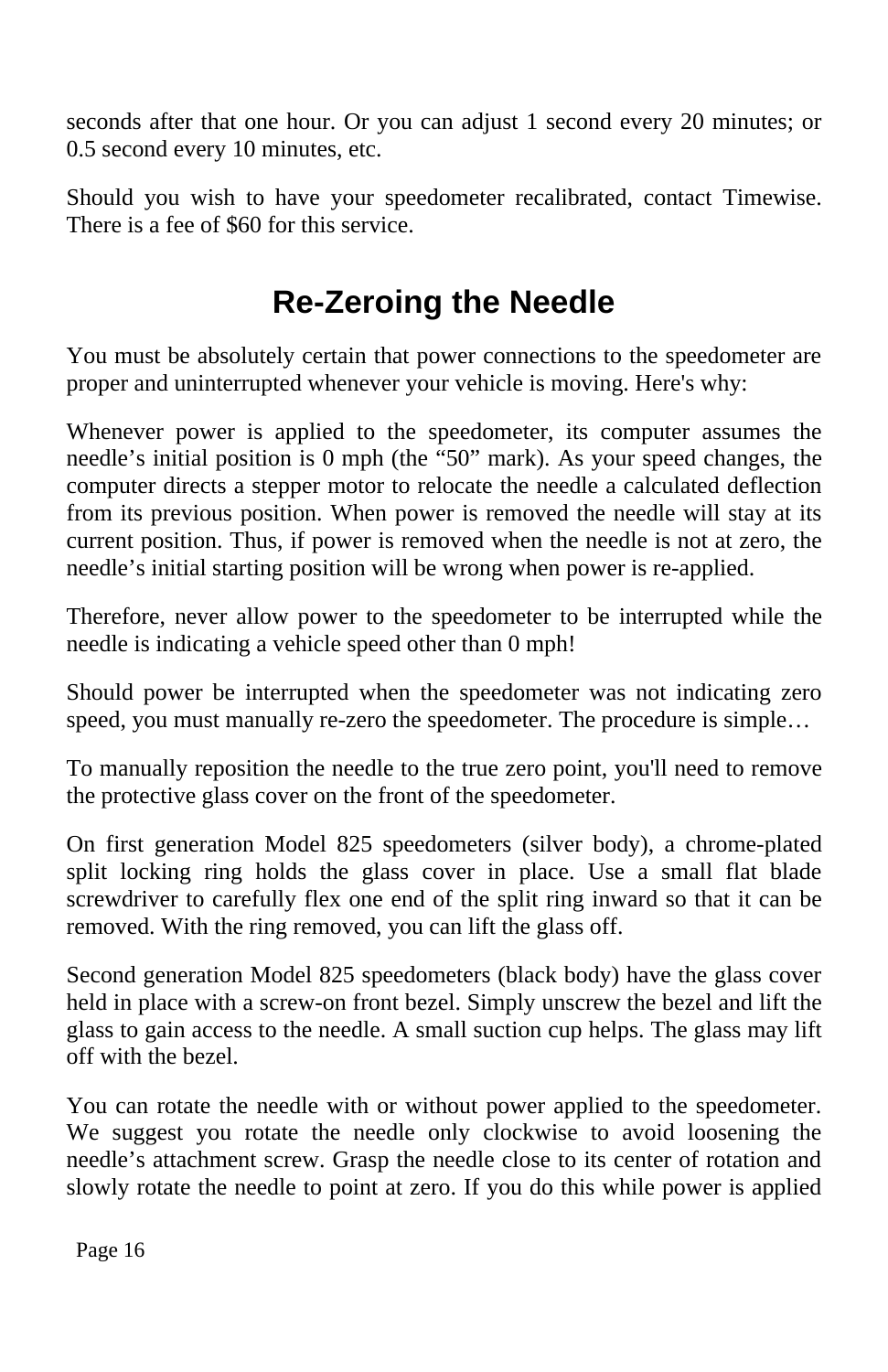to the speedometer, you will feel considerable resistance while repositioning the needle. This is because you must overcome strong magnetic fields generated by the energized stepper motor. Even when power is not applied to the speedometer, you will feel the tug of the permanent magnets inside the motor. When you are satisfied that the needle is aligned to zero, replace the cover glass and then the locking ring or bezel.

**NOTE!** On a few very early Model 825 speedometers, there was a small adjustment screw along the needle pointer near its pivot point. This adjustment screw was used to calibrate the speedometer. **Do not turn this screw.**

Also, note that the speedometer faceplate (the printed dial) is held in place with two screws. These screws allow the faceplate to be precisely oriented during the calibration process. Never loosen these screws! If you do, the speedometer will need to be recalibrated. There is a fee of \$60 for this service.

# **Electrical Noise Problems**

Electrical noise is a problem for electronic devices in any car. This is particularly true in old cars. A symptom of electrical noise is a speedometer needle that does not hold steady while you drive at a constant speed. In fact, under severe electrical noise, the needle may spin wildly around the dial.

Noise suppression hardware and software are designed into the speedometer. These features eliminate many problems caused by random low levels of noise. However, the noise generated by solid ignition wires is so great that it cannot be rejected completely. **If you have solid ignition wires installed in your vehicle, you will be plagued with electrical noise trouble.** You absolutely must change old "non-resistive" ignition wires or copper straps to modern "resistive" wires. You may also need to use resistive spark plugs.

If you are using resistive ignition wires and continue to have noise problems, improve the ground connections between the chassis, engine, and battery. A good electrical path between these vehicle components is critical. We cannot over-emphasize the importance of heavy gauge ground straps and strong, clean ground connections. Everything in your car will run better.

Installing an electrical noise filter in-line with the power leads can reduce electrical interference on the power leads. Car audio installers may be able to supply such an electrical noise filter.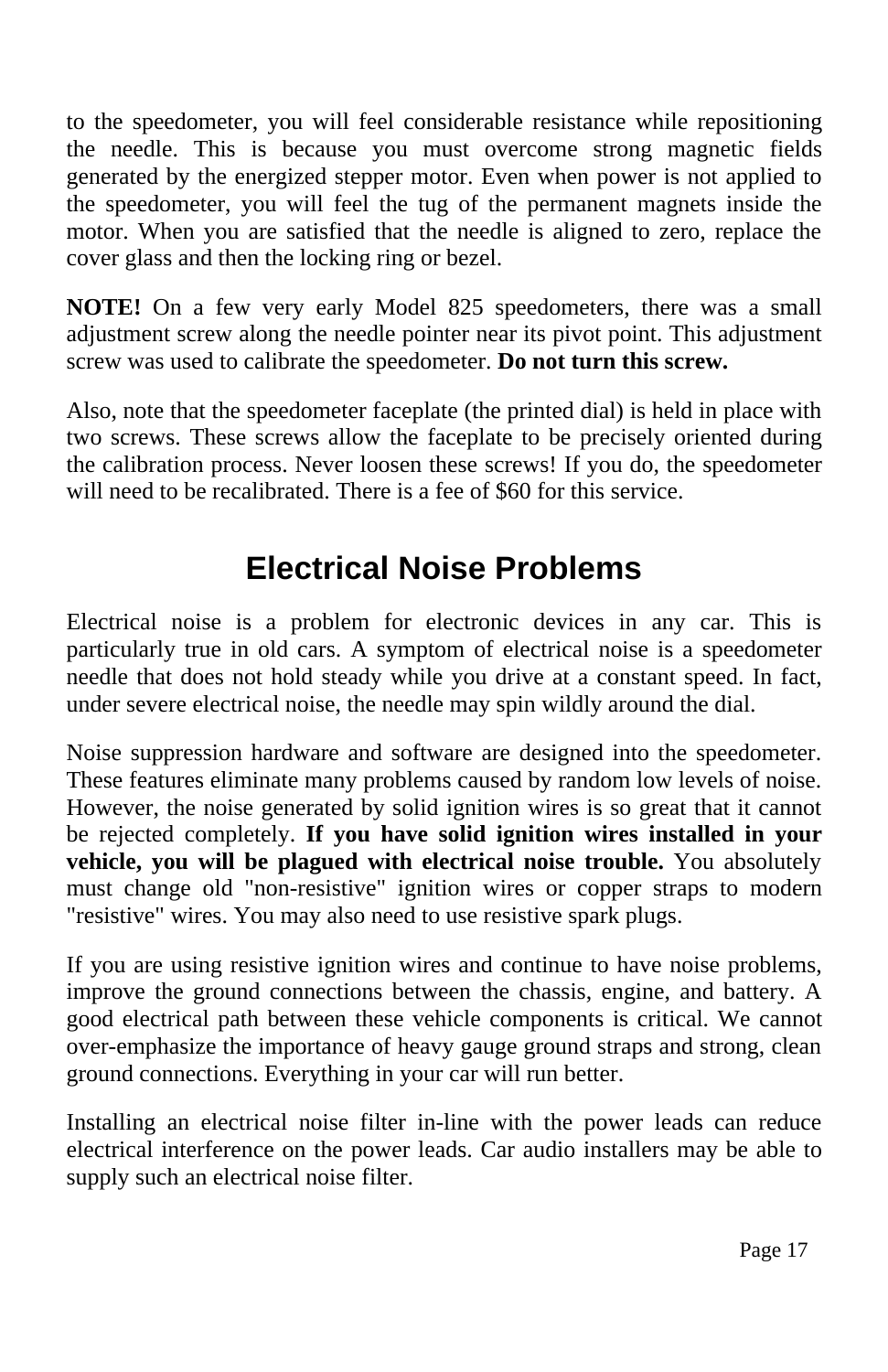# **Problem Solving**

The following is a list of reported problems and suggested solutions.

- 1. Speed readings bounce higher than the actual speed.
- In speedometer cable transducer installations, or two-piece transducer installations with magnets attached to a wheel or driveshaft, random high speed readings can occur when electrical noise is excessive.

In two-piece transducer installations with a magnet attached to a driveshaft, random high speed readings can be caused by driveshaft backlash. **Make certain that you are using only one magnet on the driveshaft.** If the problem persists, you may have to change the installation to sense the rotation of a wheel.

- 2. Speed readings bounce both ways:
- This can occur in speedometer cable transducer installations if the threaded connection is loose or not perfectly straight. Recheck the threaded connections. If the problem continues, the erratic reading may be occurring because the gears in the transmission are exhibiting backlash. In this situation, you may have to utilize the two-piece magnetic transducer.
- 3. Speedometer no longer returns to zero when stopped.
- This is due to a power interruption. Review the electrical power section of this manual and check both power connections. You'll need to manually re-zero the speedometer needle.
- 4. Speed readings bounce lower than actual values and then recover.
- The sensor missed a pulse. A weak or improperly oriented magnet, or a misaligned sensor, can cause missed pulses. There could also be excessive tension on the transducer connector at the back of the speedometer…the connection might temporarily open, causing missed pulses.
- 5. The indicated speed suddenly drops to half its correct value (applies to installations having two magnets on a wheel).
- A magnet has fallen off the wheel, or the magnet is damaged
- 6. The indicated speed drops to zero and stays there. (The magnets can be on a wheel or driveshaft.)